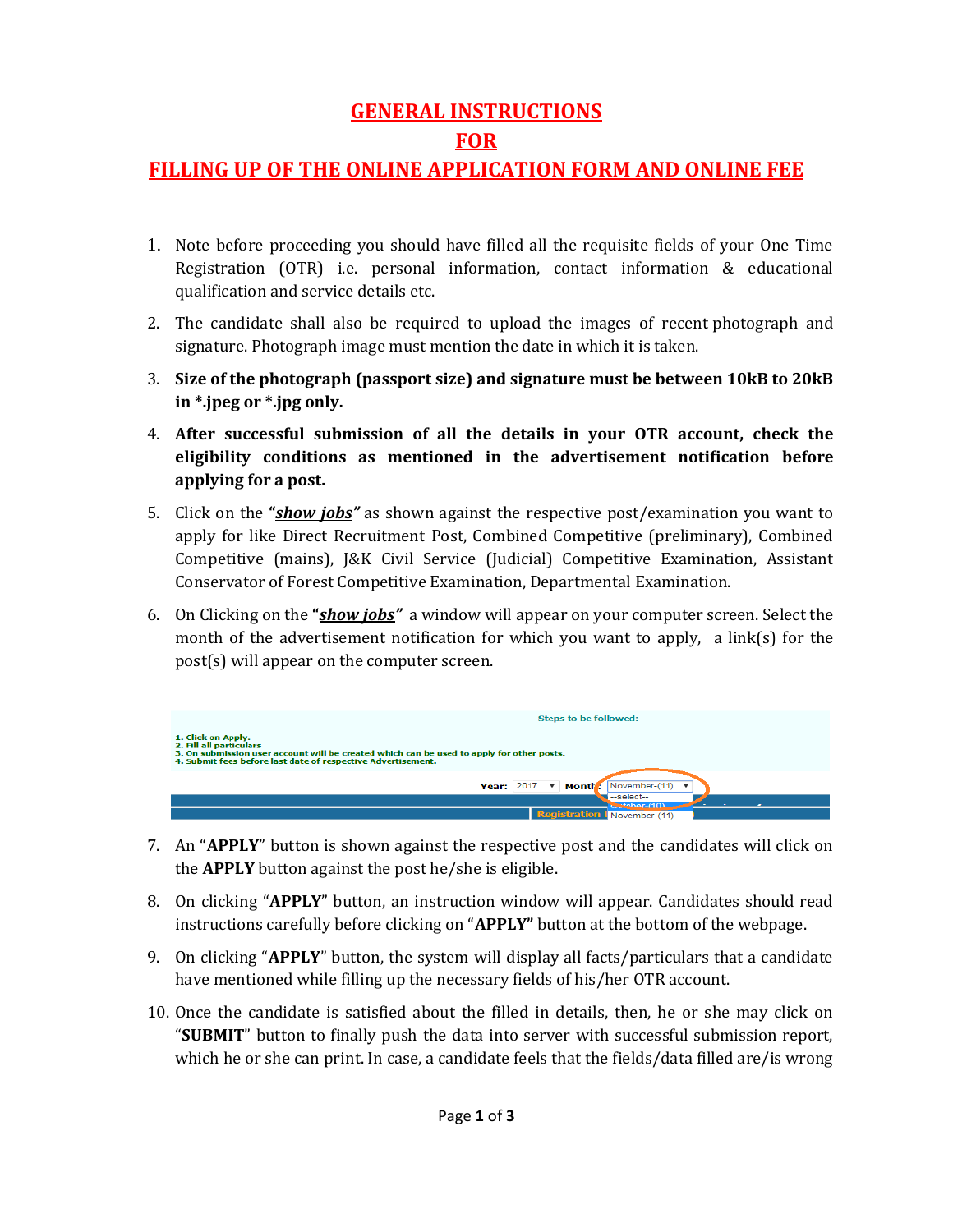then he or she will be required to edit the details by pressing the **EDIT** button, until he or she is satisfied about the correctness of the information required to be filled in the desired fields.

- 11. **Note that the Online Application Form once submitted cannot be edited.**
- 12. On successful submission of the online application, a window will open **with a link to print submitted online application form**.
- 13. **Candidates can pay the requisite fee through online mode only in the "SUBMITTED APPLICATIONS" menu in your account.**
- 14. After successful payment of the fee, the **fee status will get reflected on the Online Application form.** Candidates can check the fee status by clicking on the *Print Application Button* in the submitted Applications menu in your account. In case the payment status has not been reflected on your form, candidate may contact the JKPSC Office at Solina/Resham Ghar Colony Jammu.
- 15. **Hard copy of the Online Application form (having fee details) along with other requisite documents (as the case may be) are to be submitted in the office of the Commission at Resham Ghar Colony, Bakshi Nagar Jammu/ Solina Srinagar or through portal service in registered cover provided the said service is invoked 04 days before the cut-off dates fixed for the purpose (personal delivery).**
- 16. Submission of fee payment shall not be accepted/entertained after cut-off date fixed for the Advertisement Notification.

## **Note:**

- **1. The above procedure is the only valid procedure for applying. No other mode of application or incomplete steps would be accepted and such applications would be rejected.**
- 2. Date for determining the eligibility in every respect must be carefully checked from the advertisement notification.
- 3. The applicants are advised to fill in all their particulars in the online recruitment application carefully as submission of wrong information my lead to rejection of online application form.
- 4. All applicants must fulfill the essential requirements of the post and other conditions stipulated in the advertisement in terms of eligibility. They are also advised to satisfy themselves before filing online application that they possess at least the essential qualifications prescribed for post(s).
- 5. Candidates are advised not furnish any false or suppressed/fabricated material information with regard to their particulars. Candidates are warned that they